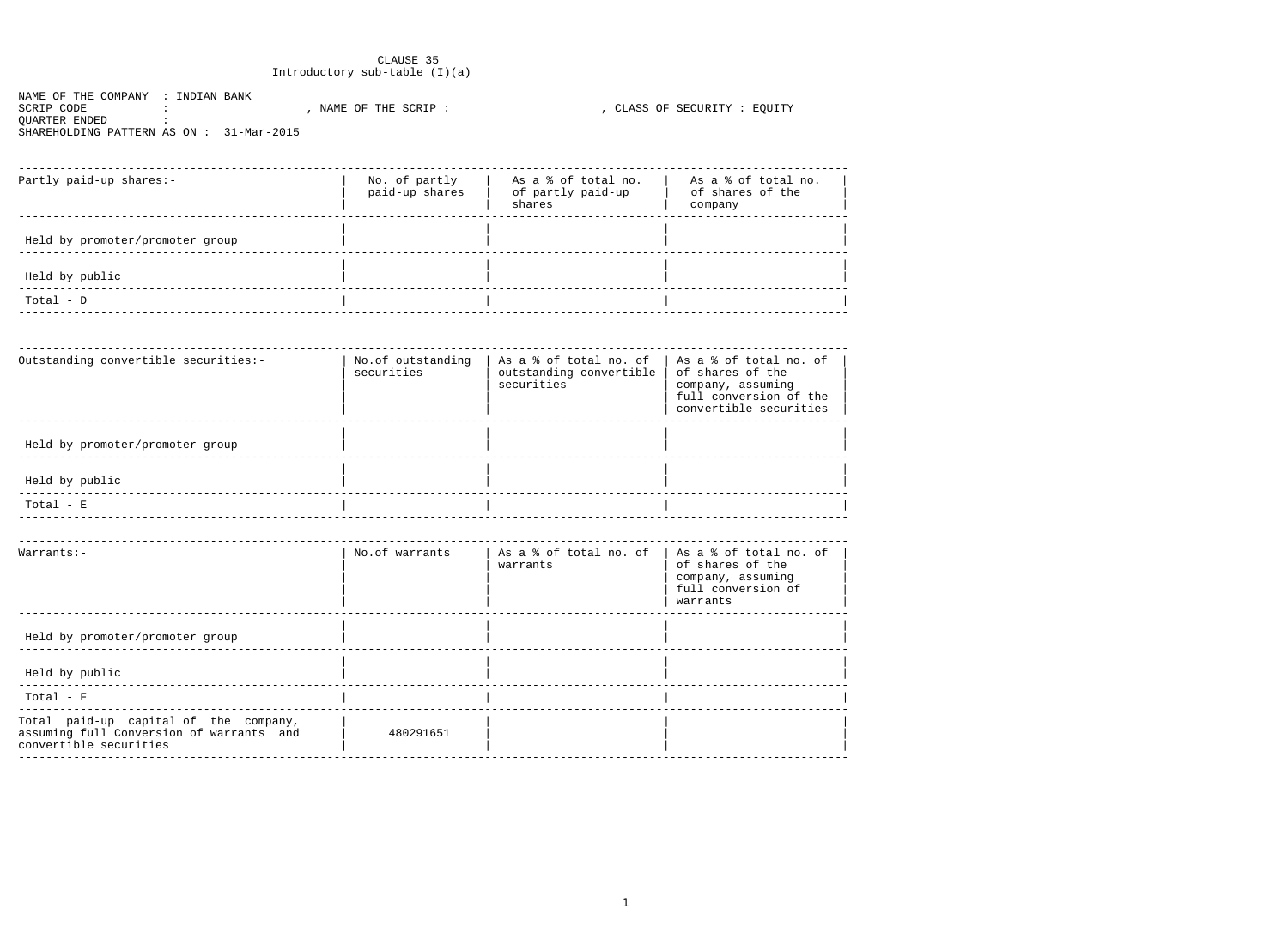# CLAUSE 35 Introductory sub-table (I)(a)

|                      | NAME OF THE COMPANY : INDIAN BANK<br>SCRIP CODE<br>and the state of the state of the<br>QUARTER ENDED :<br>SHAREHOLDING PATTERN AS ON : 31-Mar-2015 |                                                                                                                                                                                                                                                                                                                                    | , NAME OF THE SCRIP : |                            |                         |                                                                                                                   | , CLASS OF SECURITY : EQUITY |                                                                                                           |
|----------------------|-----------------------------------------------------------------------------------------------------------------------------------------------------|------------------------------------------------------------------------------------------------------------------------------------------------------------------------------------------------------------------------------------------------------------------------------------------------------------------------------------|-----------------------|----------------------------|-------------------------|-------------------------------------------------------------------------------------------------------------------|------------------------------|-----------------------------------------------------------------------------------------------------------|
|                      |                                                                                                                                                     | STATEMENT SHOWING SHAREHOLDING PATTERN                                                                                                                                                                                                                                                                                             | TABLE $(I)(a)$        |                            |                         |                                                                                                                   |                              |                                                                                                           |
| CATE<br>GORY<br>CODE | CATEGORY OF<br>HOLDERS NO.OF<br>SHARE HOLDER                                                                                                        |                                                                                                                                                                                                                                                                                                                                    |                       | SHARES                     | NUMBER OF SHARES        | NO.OF TOTAL SHARES IN TOTAL SHAREHOLDING AS SHARES PLEDGED OR<br>DEMAT A PERCENTAGE OF TOTAL OTHERWISE ENCUMBERED |                              |                                                                                                           |
|                      | $(I)$ $(II)$                                                                                                                                        |                                                                                                                                                                                                                                                                                                                                    |                       |                            |                         | AS A % AS A % Number As a                                                                                         |                              | OF (A+B) OF (A+B+C) of shares percentage (IX)=<br>(III) (IV) (V) (VI) (VII) (VIII) (VIII) (VIII)/(IV)*100 |
|                      | A. SHAREHOLDING OF PROMOTER AND<br>PROMOTER GROUP                                                                                                   |                                                                                                                                                                                                                                                                                                                                    |                       |                            |                         |                                                                                                                   |                              |                                                                                                           |
|                      | 1. INDIAN                                                                                                                                           |                                                                                                                                                                                                                                                                                                                                    |                       |                            |                         |                                                                                                                   |                              |                                                                                                           |
|                      | a. INDIVIDUALS/HINDU UNDIVIDED<br>FAMILY                                                                                                            | $\overline{a}$ and $\overline{a}$ and $\overline{a}$ and $\overline{a}$ and $\overline{a}$ and $\overline{a}$ and $\overline{a}$ and $\overline{a}$ and $\overline{a}$ and $\overline{a}$ and $\overline{a}$ and $\overline{a}$ and $\overline{a}$ and $\overline{a}$ and $\overline{a}$ and $\overline{a}$ and $\overline{a}$ and |                       |                            |                         | $0$ 0 0.0000 0.0000 0                                                                                             |                              | 0.0000                                                                                                    |
|                      | b. CENTRAL GOVERNMENT/<br>STATE GOVERNMENT (S)                                                                                                      |                                                                                                                                                                                                                                                                                                                                    |                       |                            |                         | 1 394341651 378898488 82.1046 82.1046                                                                             | $\Omega$                     | 0.0000                                                                                                    |
|                      | c. BODIES CORPORATE                                                                                                                                 | $\Omega$                                                                                                                                                                                                                                                                                                                           |                       |                            |                         | $0 \qquad \qquad 0 \qquad \qquad 0.0000 \qquad \qquad 0.0000$                                                     | $\overline{0}$               | 0.0000                                                                                                    |
|                      | d. FINANCIAL INSTITUTIONS/<br>BANKS                                                                                                                 | $\Omega$                                                                                                                                                                                                                                                                                                                           |                       | $\overline{0}$<br>$\Omega$ | 0.0000                  | 0.0000                                                                                                            | $\Omega$                     | 0.0000                                                                                                    |
|                      | e. ANY OTHER                                                                                                                                        |                                                                                                                                                                                                                                                                                                                                    |                       |                            |                         |                                                                                                                   |                              |                                                                                                           |
|                      | $SUB - TOTAL (A)(1)$                                                                                                                                |                                                                                                                                                                                                                                                                                                                                    |                       |                            |                         | 1 394341651 378898488 82.1046 82.1046                                                                             | $\overline{0}$               | 0.0000                                                                                                    |
|                      | 2. FOREIGN                                                                                                                                          |                                                                                                                                                                                                                                                                                                                                    |                       |                            |                         |                                                                                                                   |                              |                                                                                                           |
|                      | a. INDIVIDUALS (NON-<br>RESIDENT INDIVIDUALS/<br>FOREIGN INDIVIDUALS)                                                                               | $\mathsf{O}$                                                                                                                                                                                                                                                                                                                       | $\mathsf{O}$          | $\overline{0}$             | 0.0000                  | 0.0000                                                                                                            | $\overline{0}$               | 0.0000                                                                                                    |
|                      | b. BODIES CORPORATE                                                                                                                                 | $\mathbf 0$                                                                                                                                                                                                                                                                                                                        | $\overline{0}$        | $\overline{0}$             | 0.0000                  | 0.0000                                                                                                            | $\mathsf{O}$                 | 0.0000                                                                                                    |
| $\mathtt{C}$ .       | INSTITUTIONS                                                                                                                                        | $\mathsf{O}$                                                                                                                                                                                                                                                                                                                       | $\overline{0}$        | $\overline{0}$             | 0.0000                  | 0.0000                                                                                                            | $\mathsf{O}$                 | 0.0000                                                                                                    |
| d.                   | QUALIFIED FOREIGN INVESTOR                                                                                                                          | $\mathsf{O}$                                                                                                                                                                                                                                                                                                                       | $\overline{0}$        | $\mathsf{O}$               | 0.0000                  | 0.0000                                                                                                            | $\overline{0}$               | 0.0000                                                                                                    |
| e.                   | ANY OTHER                                                                                                                                           |                                                                                                                                                                                                                                                                                                                                    |                       |                            |                         |                                                                                                                   |                              |                                                                                                           |
|                      | SUB - TOTAL $(A)(2)$                                                                                                                                | $\Omega$                                                                                                                                                                                                                                                                                                                           | $\overline{0}$        |                            | $0 \t 0.0000 \t 0.0000$ |                                                                                                                   | $0 \t 0.0000$                |                                                                                                           |
|                      | TOTAL SHARE HOLDING OF<br>PROMOTER AND PROMOTER<br>GROUP $(A) = (A)(1)+(A)(2)$                                                                      |                                                                                                                                                                                                                                                                                                                                    |                       |                            |                         | 1 394341651 378898488 82.1046 82.1046 0                                                                           |                              | 0.0000                                                                                                    |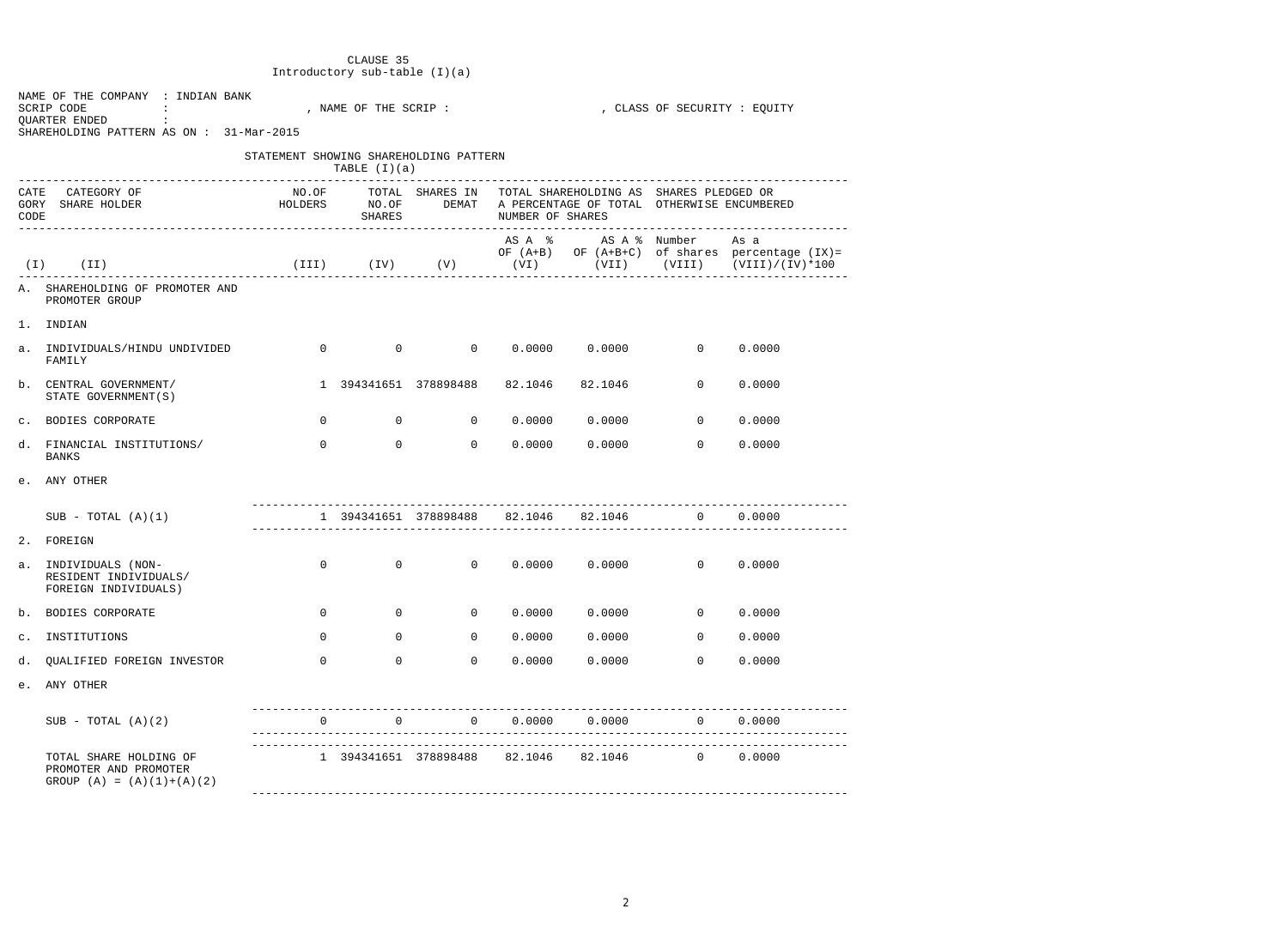# CLAUSE 35 Introductory sub-table (I)(a)

| NAME OF THE COMPANY : INDIAN BANK<br>SCRIP CODE<br><b>Contract</b><br>QUARTER ENDED<br><b>Contract Contract</b><br>SHAREHOLDING PATTERN AS ON : 31-Mar-2015 |                                        | , NAME OF THE SCRIP : |                | , CLASS OF SECURITY : EQUITY          |                                                                                                                                                             |    |                                                                                                     |  |  |  |
|-------------------------------------------------------------------------------------------------------------------------------------------------------------|----------------------------------------|-----------------------|----------------|---------------------------------------|-------------------------------------------------------------------------------------------------------------------------------------------------------------|----|-----------------------------------------------------------------------------------------------------|--|--|--|
| ___________________________________                                                                                                                         | STATEMENT SHOWING SHAREHOLDING PATTERN | TABLE $(I)(a)$        |                |                                       |                                                                                                                                                             |    |                                                                                                     |  |  |  |
| CATEGORY OF<br>CATE<br>HOLDERS NO.OF<br>GORY<br>SHARE HOLDER<br>CODE<br>---------------------------------                                                   |                                        | SHARES                |                | NUMBER OF SHARES                      | NO.OF TOTAL SHARES IN TOTAL SHAREHOLDING AS SHARES PLEDGED OR<br>DEMAT A PERCENTAGE OF TOTAL OTHERWISE ENCUMBERED<br>-------------------------------------- |    |                                                                                                     |  |  |  |
| $(I)$ $(II)$                                                                                                                                                |                                        |                       |                | $(TII)$ $(IV)$ $(V)$ $(VI)$           | AS A % AS A % Number                                                                                                                                        |    | As a<br>OF $(A+B)$ OF $(A+B+C)$ of shares percentage $(IX) =$<br>$(VII)$ $(VIII)$ $(VIII)/(IV)*100$ |  |  |  |
| B. PUBLIC SHAREHOLDING                                                                                                                                      |                                        |                       |                |                                       |                                                                                                                                                             |    |                                                                                                     |  |  |  |
| 1. INSTITUTIONS                                                                                                                                             |                                        |                       |                |                                       |                                                                                                                                                             |    |                                                                                                     |  |  |  |
| a. MUTUAL FUNDS/UTI                                                                                                                                         | 38                                     |                       |                |                                       | 21629014 21629014 4.5033 4.5033                                                                                                                             | NA | ΝA                                                                                                  |  |  |  |
| b. FINANCIAL INSTITUTIONS/<br>BANKS                                                                                                                         | $\overline{7}$                         |                       | 916766 916766  | 0.1908                                | 0.1908                                                                                                                                                      | NA | ΝA                                                                                                  |  |  |  |
| C. CENTRAL GOVERNMENT/<br>STATE GOVERNMENT (S)                                                                                                              | $\overline{0}$                         | $\overline{0}$        | $\overline{0}$ | 0.0000                                | 0.0000                                                                                                                                                      | NA | ΝA                                                                                                  |  |  |  |
| d. VENTURE CAPITAL FUNDS                                                                                                                                    | $\overline{0}$                         | $\overline{0}$        | $\overline{0}$ | 0.0000                                | 0.0000                                                                                                                                                      | NA | ΝA                                                                                                  |  |  |  |
| e. INSURANCE COMPANIES                                                                                                                                      | 9                                      | 18029075              | 18029075       | 3.7537                                | 3.7537                                                                                                                                                      | NA | ΝA                                                                                                  |  |  |  |
| f. FOREIGN INSTITUTIONAL<br>INVESTORS                                                                                                                       | 82                                     | 27000341              | 27000341       | 5.6216                                | 5.6216                                                                                                                                                      | NA | ΝA                                                                                                  |  |  |  |
| g. FOREIGN VENTURE<br>CAPITAL INVESTORS                                                                                                                     | $\overline{0}$                         | $\overline{0}$        | $\overline{0}$ | 0.0000                                | 0.0000                                                                                                                                                      | NA | ΝA                                                                                                  |  |  |  |
| h. QUALIFIED FOREIGN INVESTOR                                                                                                                               | $\overline{0}$                         | $\overline{0}$        | $\overline{0}$ |                                       | $0.0000$ $0.0000$                                                                                                                                           | NA | ΝA                                                                                                  |  |  |  |
| i. ANY OTHER                                                                                                                                                |                                        |                       |                |                                       |                                                                                                                                                             |    |                                                                                                     |  |  |  |
| $SUB - TOTAL (B)(1)$                                                                                                                                        |                                        |                       |                | 136 67575196 67575196 14.0696 14.0696 |                                                                                                                                                             | NA | NA                                                                                                  |  |  |  |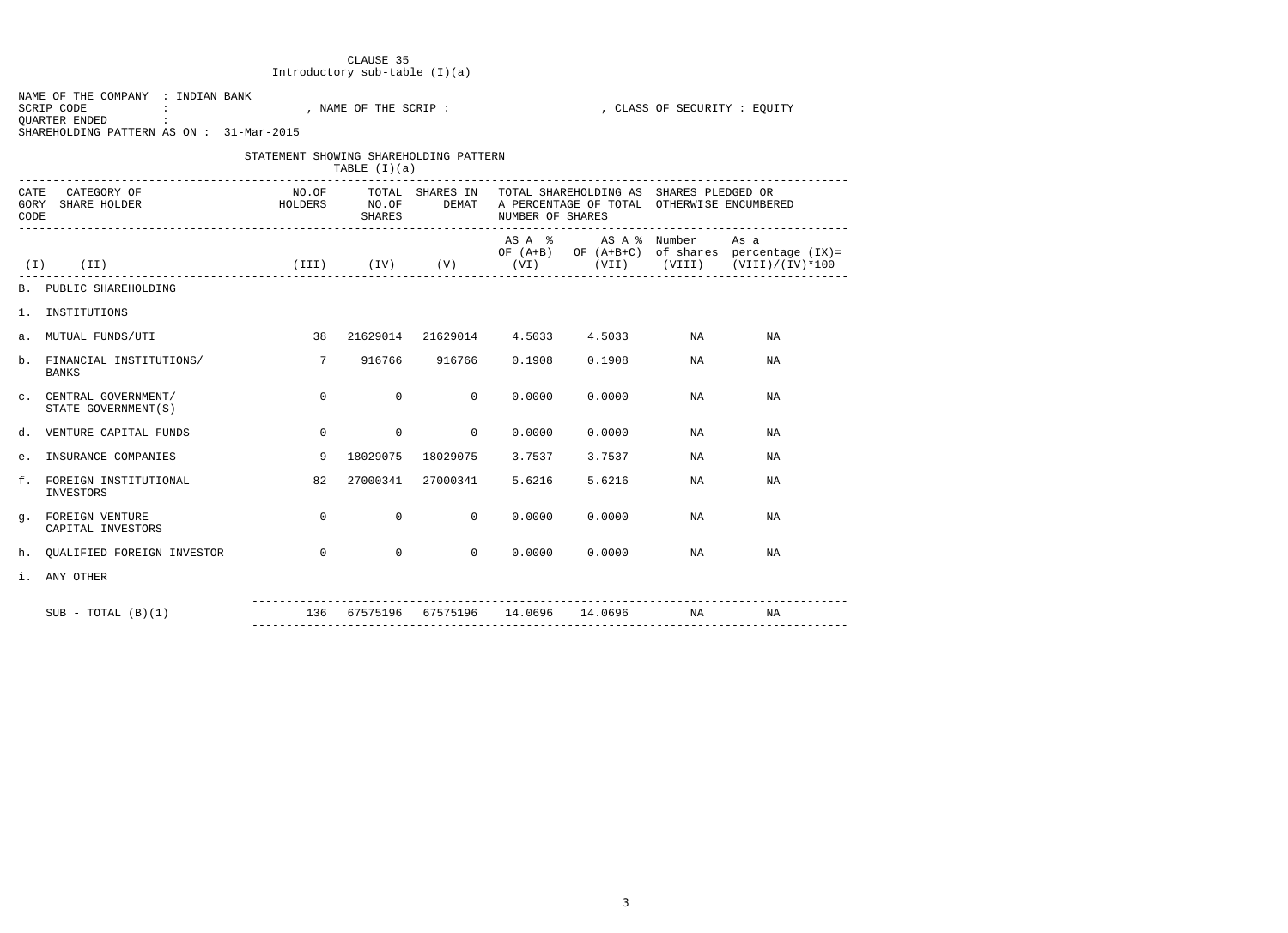## CLAUSE 35 Introductory sub-table (I)(a)

| NAME OF THE COMPANY : INDIAN BANK       |  |                     |  |  |                            |  |
|-----------------------------------------|--|---------------------|--|--|----------------------------|--|
| SCRIP CODE                              |  | NAME OF THE SCRIP : |  |  | CLASS OF SECURITY : EOUITY |  |
| OUARTER ENDED                           |  |                     |  |  |                            |  |
| SHAREHOLDING PATTERN AS ON: 31-Mar-2015 |  |                     |  |  |                            |  |

|  | STATEMENT SHOWING SHAREHOLDING PATTERN                                                        |  |
|--|-----------------------------------------------------------------------------------------------|--|
|  | $\mathsf{mnmm}$ $\mathsf{m}$ $\mathsf{l}$ $\mathsf{m}$ $\mathsf{l}$ $\mathsf{m}$ $\mathsf{l}$ |  |

| _______________________________                                                                                                                         | TABLE $(I)(a)$ |                                             |                  |                                                                                                                                                                          |                            |                                                       |  |
|---------------------------------------------------------------------------------------------------------------------------------------------------------|----------------|---------------------------------------------|------------------|--------------------------------------------------------------------------------------------------------------------------------------------------------------------------|----------------------------|-------------------------------------------------------|--|
| CATE CATEGORY OF<br>HOLDERS NO.OF DEMAT A PERCENTAGE OF TOTAL OTHERWISE ENCUMBERED<br>GORY SHARE HOLDER<br>CODE<br>------------------------------------ | <b>SHARES</b>  |                                             | NUMBER OF SHARES | NO.OF TOTAL SHARES IN TOTAL SHAREHOLDING AS SHARES PLEDGED OR                                                                                                            |                            |                                                       |  |
| (II) (II) (III) (IV) (V) (VI) (VII) (VII) (VII) (VIII) (VIII) (VIII) (VIII) (IV)                                                                        |                |                                             |                  | AS A % AS A % Number As a                                                                                                                                                |                            | OF $(A+B)$ OF $(A+B+C)$ of shares percentage $(IX) =$ |  |
| -------------------------------------<br>2. NON-INSTITUTIONS                                                                                            |                |                                             |                  |                                                                                                                                                                          |                            |                                                       |  |
| a. BODIES CORPORATE                                                                                                                                     |                |                                             |                  | 549 5001275 5001275 1.0412 1.0412 NA                                                                                                                                     |                            | ΝA                                                    |  |
| b.<br>INDIVIDUALS -<br>I INDIVIDUAL SHAREHOLDERS 63460 10462484 10460535 2.1783 2.1783<br>HOLDING NOMINAL SHARE CAPITAL<br>UPTO RS. 1 LAKH              |                |                                             |                  |                                                                                                                                                                          | NA                         | ΝA                                                    |  |
| II INDIVIDUAL SHAREHOLDERS 33 1922722 1922722 0.4003 0.4003 NA<br>HOLDING NOMINAL SHARE CAPITAL<br>IN EXCESS OF RS. 1 LAKH                              |                |                                             |                  |                                                                                                                                                                          |                            | NA                                                    |  |
| c. QUALIFIED FOREIGN INVESTOR 0                                                                                                                         |                | $\overline{0}$ 0                            |                  | 0.0000000000                                                                                                                                                             | NA                         | ΝA                                                    |  |
| ANY OTHER<br>d.<br>CLEARING MEMBERS<br>HINDU UNDIVIDED FAMILIES<br>NON RESIDENT INDIANS<br>TRUSTS                                                       |                |                                             |                  | 70 67245 67245 0.0140 0.0140<br>941 318834 318832 0.0663 0.0663<br>852 525734 525734 0.1094 0.1094<br>8 75903 75903 0.0158 0.0158<br>1873 988323 988321 0.2057 0.2057 NA | NA<br>NA<br>NA<br>NA<br>NA | ΝA<br>ΝA<br>ΝA<br>ΝA<br>NA<br>NA<br>___________       |  |
| $SUB - TOTAL (B)(2)$                                                                                                                                    |                |                                             |                  | 65915 18374804 18372853 3.8257 3.8257 NA                                                                                                                                 |                            | NA                                                    |  |
| TOTAL PUBLIC SHAREHOLDING<br>$(B) = (B) (1) + (B) (2)$                                                                                                  |                | 66051 85950000 85948049 17.8953 17.8953     |                  |                                                                                                                                                                          | NA                         | ΝA                                                    |  |
| TOTAL $(A)+(B)$                                                                                                                                         |                | 66052 480291651 464846537 100.0000 100.0000 |                  |                                                                                                                                                                          | $\Omega$                   | 0.0000                                                |  |
|                                                                                                                                                         |                |                                             |                  |                                                                                                                                                                          |                            |                                                       |  |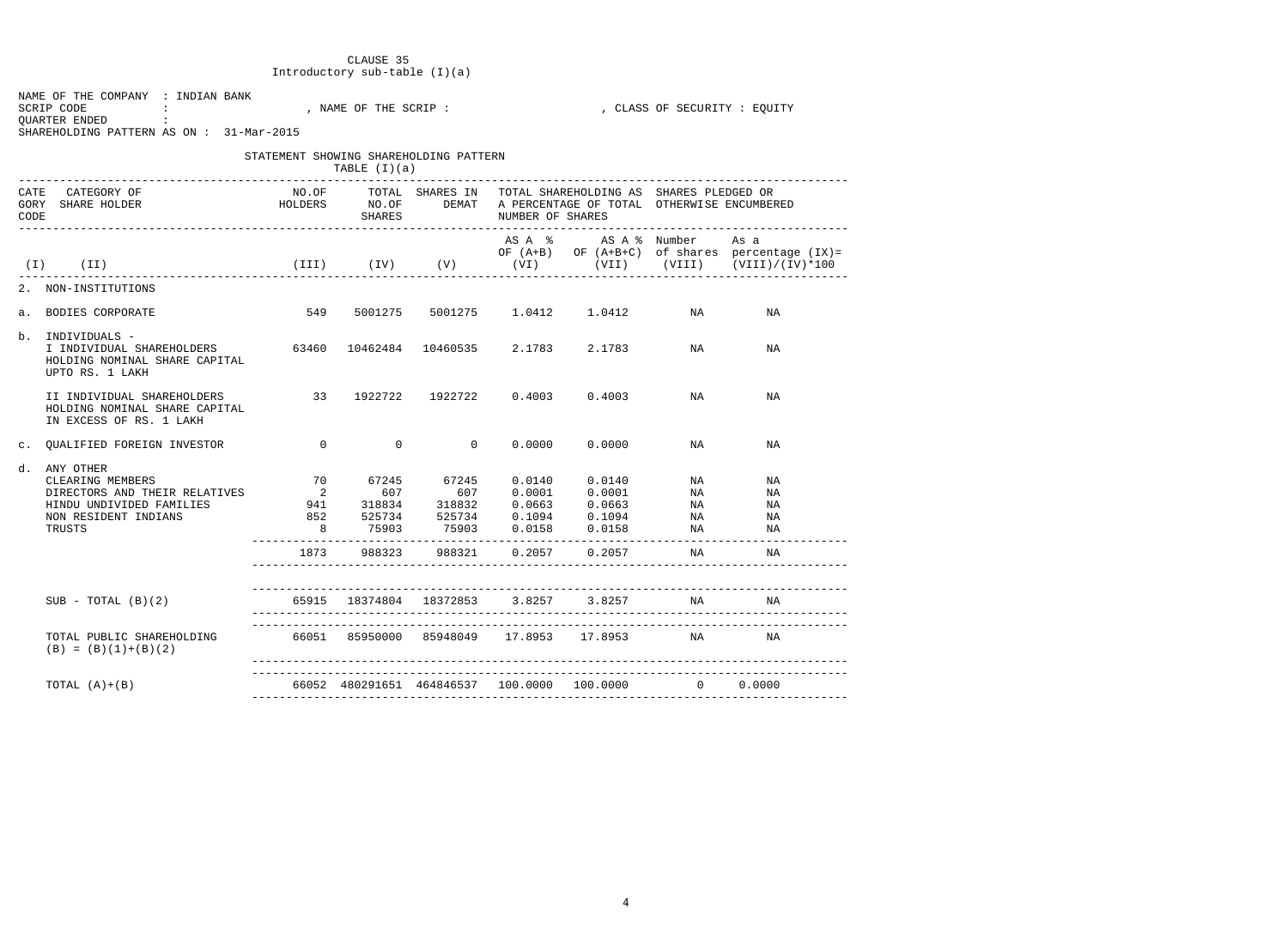| CATE<br>GORY<br>CODE | CATEGORY OF<br>SHARE HOLDER                                                               | NO.OF<br>HOLDERS | TOTAL<br>NO.OF<br>SHARES     | SHARES IN<br>DEMAT | NUMBER OF SHARES             | TOTAL SHAREHOLDING AS<br>A PERCENTAGE OF TOTAL | SHARES PLEDGED OR   | OTHERWISE ENCUMBERED                                   |  |
|----------------------|-------------------------------------------------------------------------------------------|------------------|------------------------------|--------------------|------------------------------|------------------------------------------------|---------------------|--------------------------------------------------------|--|
| ( I )                | (II)                                                                                      |                  | $(\text{III})$ $(\text{IV})$ | (V)                | AS A %<br>$OF (A+B)$<br>(VI) | AS A %<br>OF $(A+B+C)$<br>(VII)                | Number<br>of shares | As a<br>percentage (IX)=<br>$(VIII)$ $(VIII)/(IV)*100$ |  |
| $C$ .                | SHARES HELD BY<br>CUSTODIANS AND AGAINST<br>WHICH DEPOSITORY RECEIPTS<br>HAVE BEEN ISSUED |                  |                              |                    |                              |                                                |                     |                                                        |  |
|                      | Promoter and Promoter Group                                                               | $\Omega$         | $\mathbf 0$                  | $\Omega$           | 0.0000                       | 0.0000                                         | NA                  | ΝA                                                     |  |
|                      | Public                                                                                    |                  | 0                            | $\Omega$           | 0.0000                       | 0.0000                                         | ΝA                  | NA                                                     |  |
|                      | TOTAL CUSTODIAN (C)                                                                       | $\Omega$         | 0                            | $\Omega$           |                              | $0.0000$ $0.0000$                              | NA                  | NA                                                     |  |
|                      |                                                                                           |                  |                              |                    |                              |                                                |                     |                                                        |  |
|                      | GRAND TOTAL $(A)+(B)+(C)$                                                                 |                  | 66052 480291651              | 464846537          |                              | 100.0000                                       | $\overline{0}$      | 0.0000                                                 |  |
|                      |                                                                                           |                  |                              |                    |                              |                                                |                     |                                                        |  |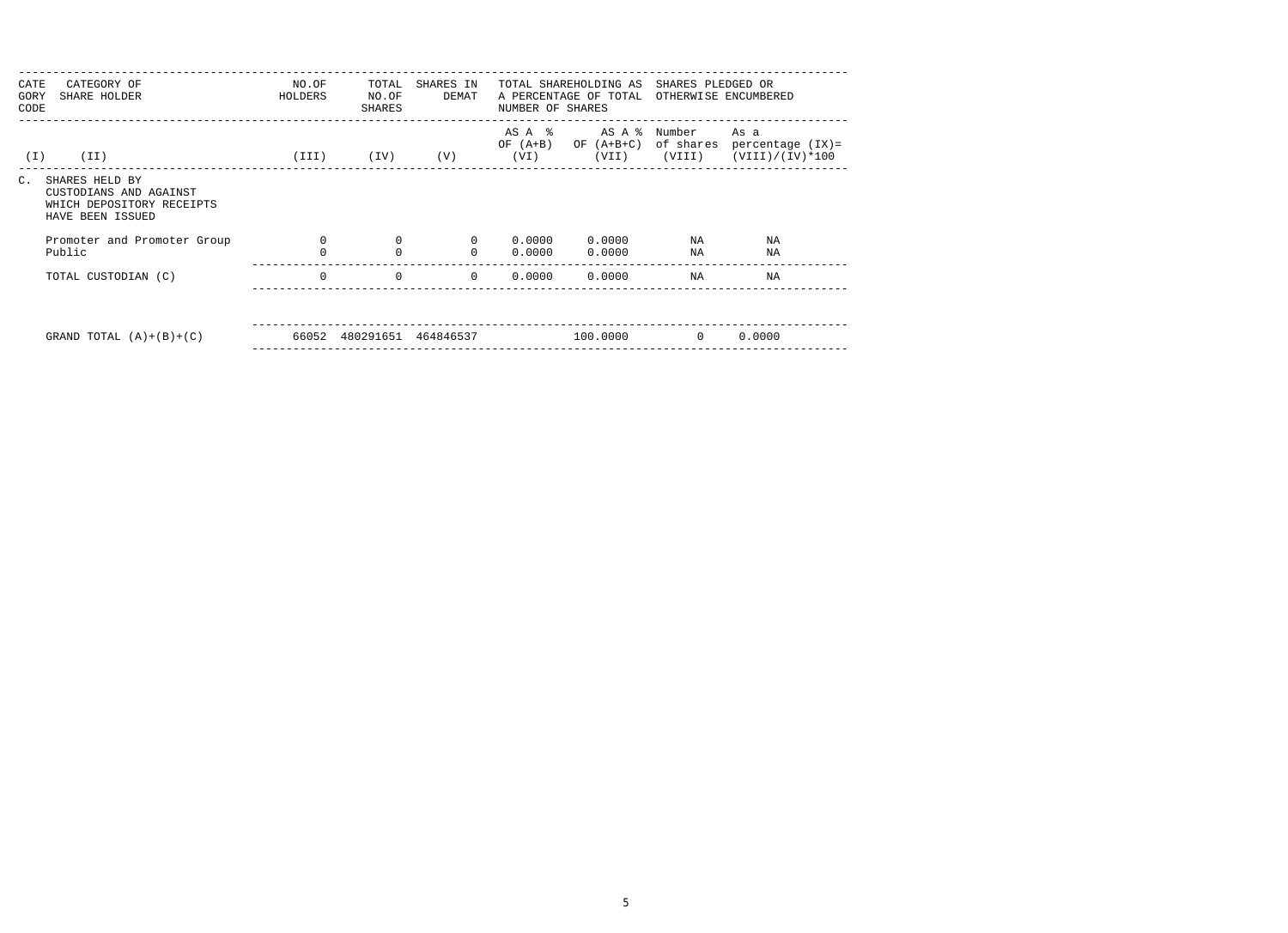(I)(b) Statement showing holding of securities (including shares, warrants, convertible securities) of persons belonging to the category "Promoter and Promoter Group" - 31-Mar-2015

|       |                         | Details of Shares held   |                                           |                          | Encumbered shares (*)       |                                                                         | Details of<br>warrants        |                                                                  | Details of convertible<br>securities            |                                                                     | Total shares<br>(including)                                                                             |
|-------|-------------------------|--------------------------|-------------------------------------------|--------------------------|-----------------------------|-------------------------------------------------------------------------|-------------------------------|------------------------------------------------------------------|-------------------------------------------------|---------------------------------------------------------------------|---------------------------------------------------------------------------------------------------------|
| Sr.No | Name of the shareholder | No. of<br>Shares<br>held | As a % of<br>grand total<br>$(A)+(B)+(C)$ | No. of<br>Shares<br>held | As a<br> percentage         | As a % of<br>grand total<br>$(A)+(B)+(C)$<br>оf<br>sub-clause<br>(I)(a) | Number of<br>warrants<br>held | As a %<br>total<br>number of<br>warrants<br>of the<br>same class | Number of<br>convertible<br> securities<br>held | As a %<br>total<br>number of<br>convertible<br>securities<br>of the | underlying<br>shares<br>assuming full<br>conversion of<br>warrants and<br>convertible<br>securities) as |
| (I)   | (II)                    | (III)                    | (TV)                                      | (V)                      | $(VI) = (V) /$<br>(III)*100 | (VII)                                                                   | (VIII)                        | (TX)                                                             | (X)                                             | same class<br>(XI)                                                  | a % of diluted<br>share capital<br>(XII)                                                                |
|       | PRESIDENT OF INDIA      | 394341651                | 82.1046                                   |                          | 0.0000                      | 0.0000                                                                  | 0 <sup>1</sup>                | 0.0000                                                           |                                                 | 0.0000                                                              | 82.1046                                                                                                 |
|       | TOTAL                   | 394341651                | 82.1046                                   | 0                        | 0.0000                      | 0.0000                                                                  | $\overline{0}$                | 0.0000                                                           | 0                                               | 0.0000                                                              | $82.1046$                                                                                               |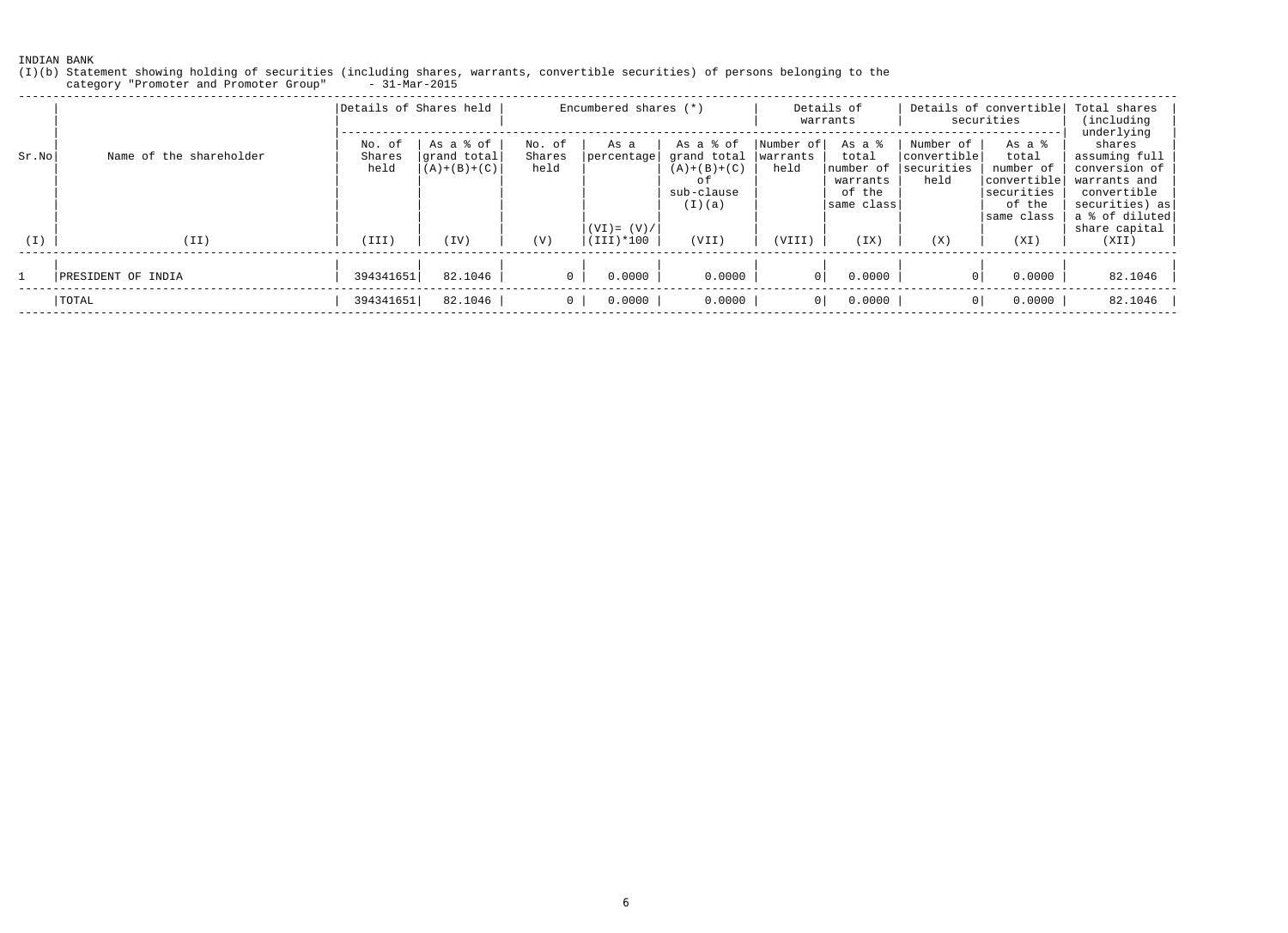(I)(c)(i) Statement showing holding of securities (including shares, warrants, convertible securities) of persons belonging to the category "Public" and holding more than 1% of the total number of shares - 31-Mar-2015

|        | Name of the shareholder                                                                                                                             | No. of<br>Shares<br>held       | Shares as a<br>percentage of<br>total number                                                                               | Details of<br>warrants        |                                                                  | Details of convertible<br>securities           | Total shares<br>(including)<br>underlying                                          |                                                                                                                              |
|--------|-----------------------------------------------------------------------------------------------------------------------------------------------------|--------------------------------|----------------------------------------------------------------------------------------------------------------------------|-------------------------------|------------------------------------------------------------------|------------------------------------------------|------------------------------------------------------------------------------------|------------------------------------------------------------------------------------------------------------------------------|
| Sr.No  |                                                                                                                                                     |                                | of shares<br>$\{i.e., \; Grand\}$<br>Total<br>$(A) + (B) + (C)$<br>indicated in<br>Statement<br>at para(I)(a)<br>$above$ } | Number of<br>warrants<br>held | As a %<br>total<br>number of<br>warrants<br>of the<br>same class | Number of<br>convertible<br>securities<br>held | 8 w.r.t<br>total<br>number of<br>convertible<br>securities<br>of the<br>same class | shares<br>assuming full<br>conversion of<br>warrants and<br>convertible<br>securities) as<br>a % of diluted<br>share capital |
| 2<br>3 | LIFE INSURANCE CORPORATION OF INDIA<br>HSBC GLOBAL INVESTMENT FUNDS A/C HSBC<br>GIF MAURITIUS LIMITED<br>- A/C HDFC MID<br>HDFC TRUSTEE COMPANY LTD | 12680668<br>8494231<br>7320000 | 2.6402<br>1.7685<br>1.5240                                                                                                 | $\mathbf{0}$<br>$\Omega$      | 0.0000<br>0.0000<br>0.0000                                       | 0 <sup>1</sup>                                 | 0.0000<br>0.0000<br>0.0000                                                         | 2.6402<br>1.7685<br>1.5240                                                                                                   |
|        | - CAPOPPORTUNITIES FUND<br>TOTAL                                                                                                                    | 28494899                       | 5.9328                                                                                                                     | 0                             | 0.0000                                                           | 0                                              | 0.0000                                                                             | 5.9328                                                                                                                       |

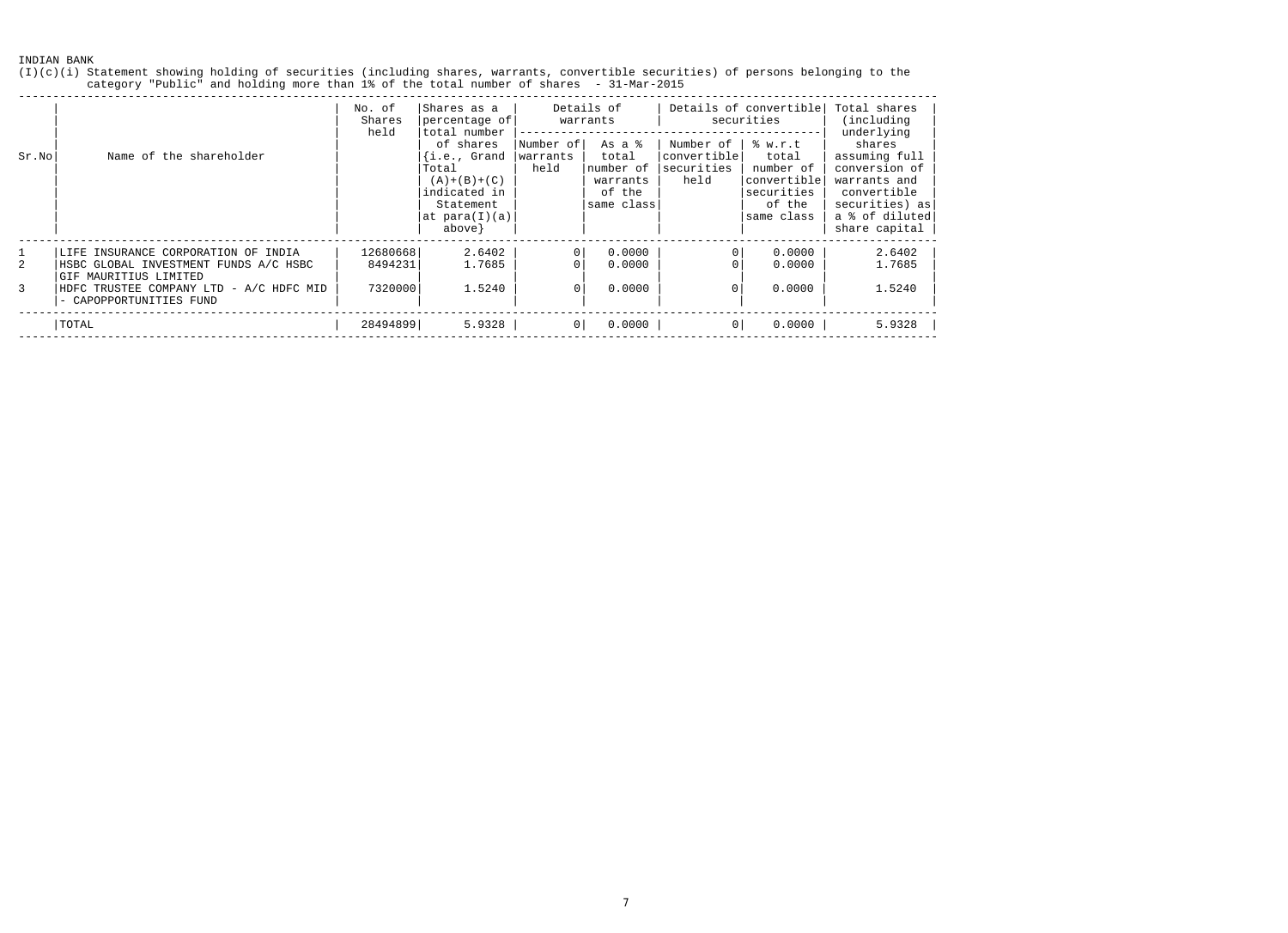(I)(c)(ii) Statement showing holding of securities (including shares, warrants, convertible securities) of persons (together with PAC) belonging to the category "Public" and holding more than 5% of the total number of shares of the company - 31-Mar-2015 --------------------------------------------------------------------------------------------------------------------------------------

| $Sr$ . No | Name(s) of the shareholder(s)<br>and<br>the Persons Acting in Concert (PAC)<br>with them | No. of<br>Shares<br>held | Shares as a<br>percentage of<br>total number<br>of shares<br>{i.e., Grand<br>Total<br>$(A) + (B) + (C)$<br>indicated in<br>Statement<br> at para(I)(a)<br>$above$ } | Number of <br>warrants<br>held | Details of<br>warrants<br>As a %<br>total<br>Inumber of<br>warrants<br>of the<br>same class | Number of<br> convertible <br>securities<br>held | Details of convertible<br>securities<br>8 w.r.t<br>total<br>number of<br>'convertible <br>securities<br>of the<br>same class | Total shares<br>(including)<br>underlying<br>shares<br>assuming full<br>conversion of<br>warrants and<br>convertible<br>securities) as<br>a % of diluted<br>share capital |
|-----------|------------------------------------------------------------------------------------------|--------------------------|---------------------------------------------------------------------------------------------------------------------------------------------------------------------|--------------------------------|---------------------------------------------------------------------------------------------|--------------------------------------------------|------------------------------------------------------------------------------------------------------------------------------|---------------------------------------------------------------------------------------------------------------------------------------------------------------------------|
|           | NIL                                                                                      |                          |                                                                                                                                                                     |                                |                                                                                             |                                                  |                                                                                                                              |                                                                                                                                                                           |

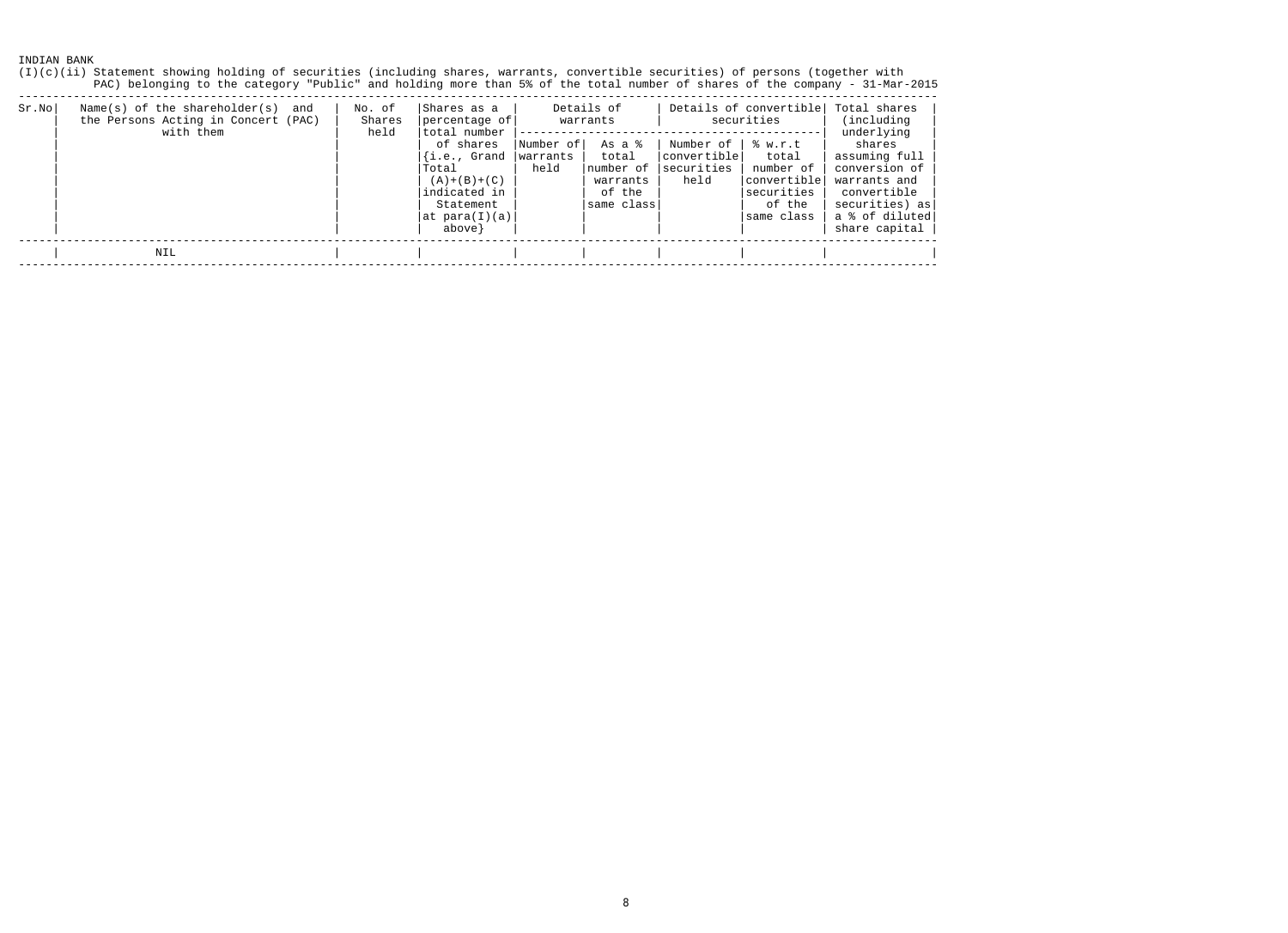(I)(d) STATEMENT SHOWING DETAILS OF LOCKED-IN SHARES -31-Mar-2015

| Group / Public<br>OF TOTAL NUMBER OF SHARES<br>LOCKED IN<br>$\{i.e.,$ GRAND TOTAL<br>SHARES<br>$(A)+(B)+(C)$ INDICATED IN<br>STATEMENT AT PARA (I)(a)<br>ABOVE } |  |
|------------------------------------------------------------------------------------------------------------------------------------------------------------------|--|
| 82.1046 Promoters/Promoter Group<br>394341651<br>PRESIDENT OF INDIA                                                                                              |  |
| 82.1046<br>394341651<br>TOTAL                                                                                                                                    |  |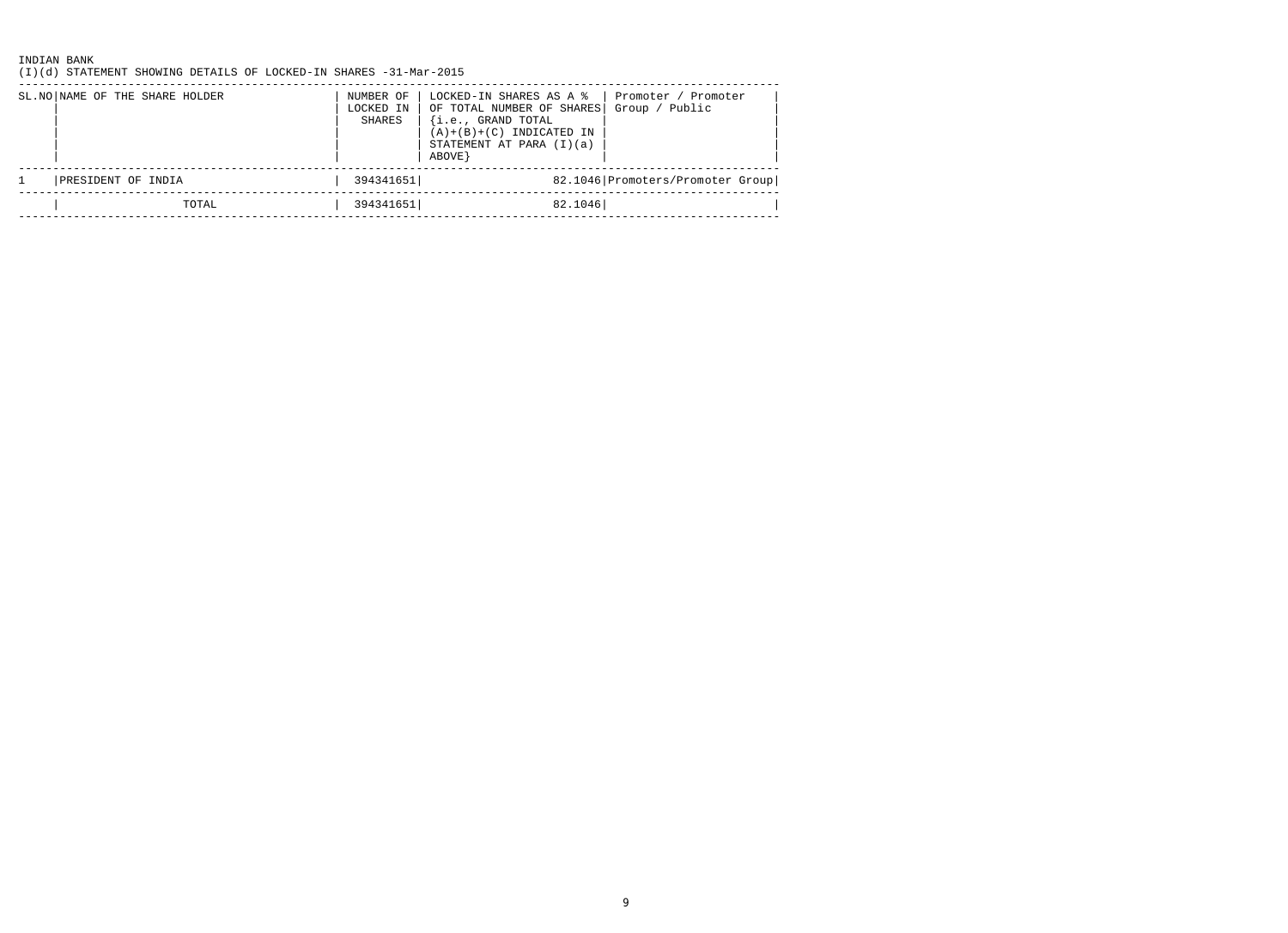(II)(a) STATEMENT SHOWING DETAILS OF DEPOSITORY RECEIPTS (DRs) - 31-Mar-2015

| SL.NO | TYPE OF<br>OUTSTANDING DR<br>(ADRs, GDRs,<br>SDRs, etc.) | NUMBER OF<br>OUTSTANDING<br>DRs | NUMBER OF<br>SHARES<br>UNDERLYING<br>OUTSTANDING<br>DRs | SHARES UNDERLYING OUTSTANDING<br>DRS AS A % OF TOTAL NUMBER OF<br>SHARES {i.e., GRAND TOTAL<br>$ (A)+(B)+(C)$ INDICATED IN<br>STATEMENT AT PARA (I)(a)<br> ABOVE } |
|-------|----------------------------------------------------------|---------------------------------|---------------------------------------------------------|--------------------------------------------------------------------------------------------------------------------------------------------------------------------|
|       | NIL                                                      |                                 |                                                         |                                                                                                                                                                    |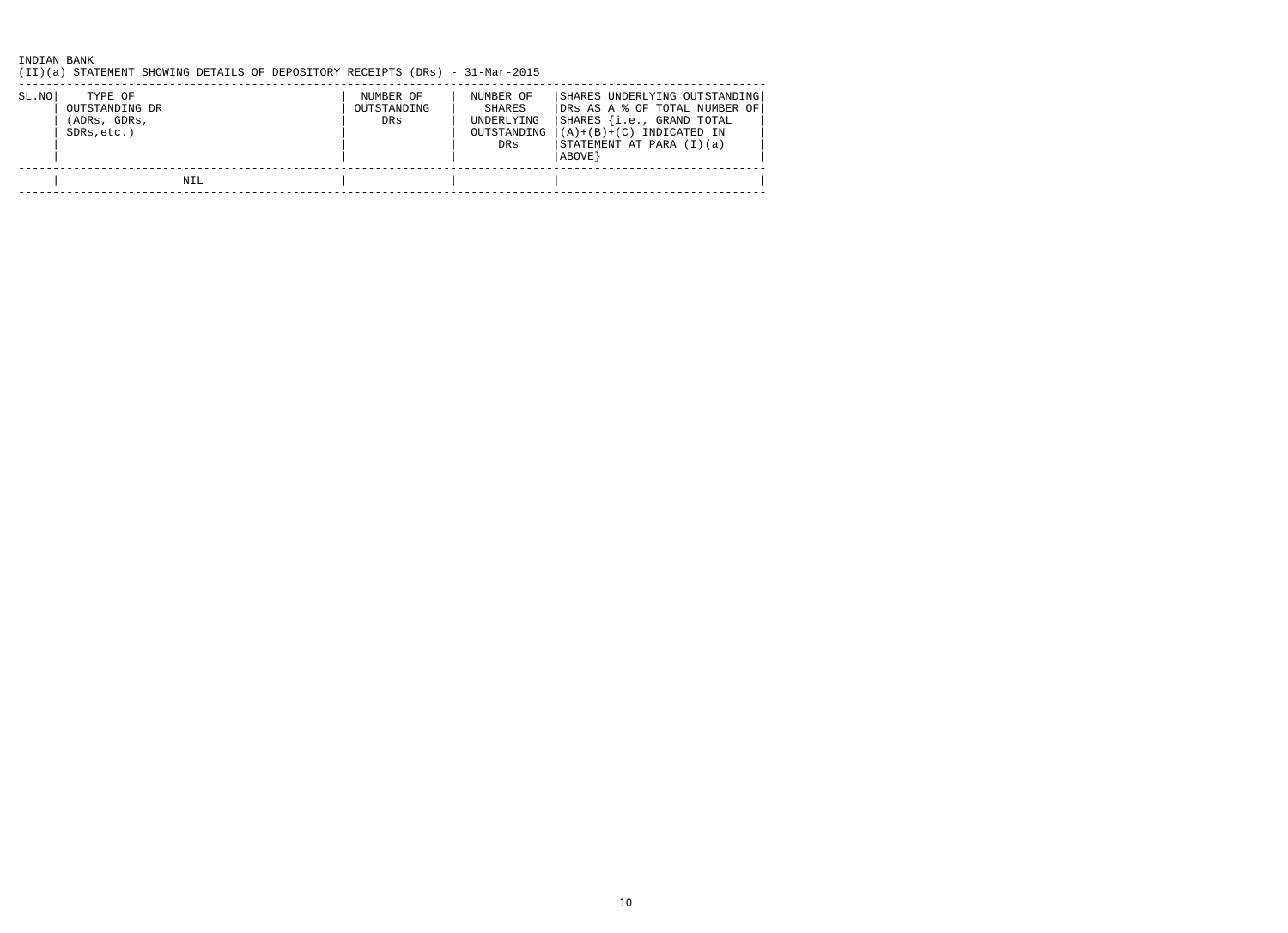(II)(b) STATEMENT SHOWING HOLDING OF DEPOSITORY RECEIPTS (DRs), WHERE UNDERLYING SHARES HELD BY PROMOTER/PROMOTER GROUP ARE IN EXCESS OF 1% OF THE TOTAL NUMBER OF SHARES - 31-Mar-2015

| SL.NO | NAME OF THE<br>DR HOLDER | TYPE OF<br>OUTSTANDING DR<br>(ADRs, GDRs,<br>SDRs, etc.) | NUMBER OF<br>SHARES<br>UNDERLYING<br>OUTSTANDING<br>DRs | SHARES UNDERLYING OUTSTANDING<br>DRS AS A % OF TOTAL NUMBER OF<br>SHARES {i.e., GRAND TOTAL<br>$ (A)+(B)+(C)$ INDICATED IN<br>STATEMENT AT PARA (I)(a)<br>ABOVE } |
|-------|--------------------------|----------------------------------------------------------|---------------------------------------------------------|-------------------------------------------------------------------------------------------------------------------------------------------------------------------|
|       | NIL                      |                                                          |                                                         |                                                                                                                                                                   |
|       |                          |                                                          |                                                         |                                                                                                                                                                   |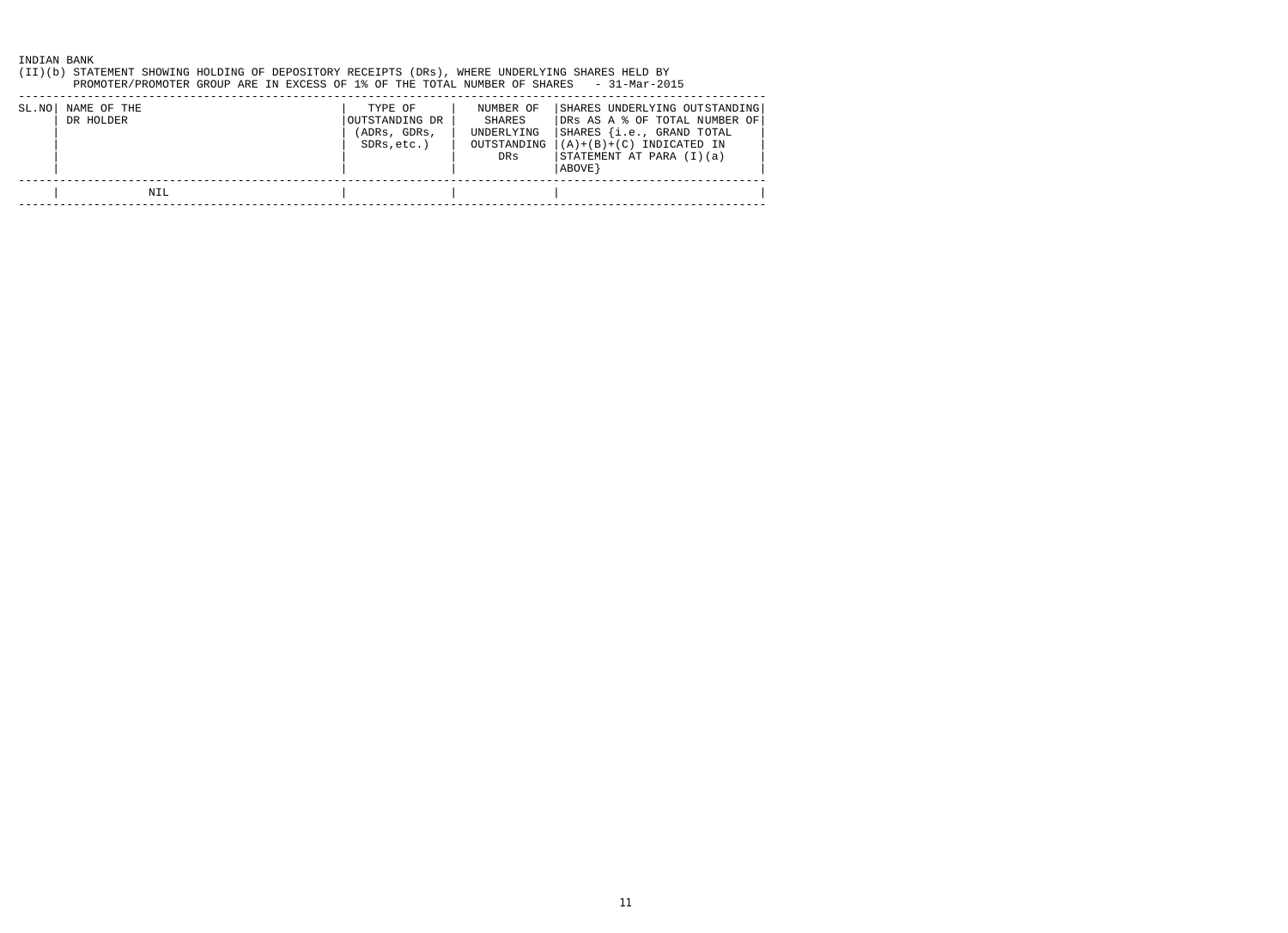(III)(a) STATEMENT SHOWING THE VOTING PATTERN OF SHAREHOLDERS, IF MORE THAN ONE CLASS OF SHARES / SECURITIES IS ISSUED BY THE ISSUER.

| CATEGORY OF<br>SHARE HOLDER                                                    | NUMBER OF VOTING RIGHTS $ $ TOTAL VOTING $ $ TOTAL VOTING RIGHTS i.e.(VI) $ $<br>HELD IN EACH CLASS OF<br>SECURITIES<br>-------- |                             | RIGHTS<br>$(V+V+III)$ |      |               |                                                                                                                                                                       |
|--------------------------------------------------------------------------------|----------------------------------------------------------------------------------------------------------------------------------|-----------------------------|-----------------------|------|---------------|-----------------------------------------------------------------------------------------------------------------------------------------------------------------------|
|                                                                                |                                                                                                                                  | CLASS X   CLASS Y   CLASS Z |                       |      |               | $\begin{array}{c c c c c} \text{AS} & \text{A} & \text{\$} & \text{AS} & \text{A} & \text{\$} \\ \text{OF} & (\text{A+B}) & \text{OF} & (\text{A+B+C}) & \end{array}$ |
| $(I)$ $(II)$                                                                   | (III)                                                                                                                            | $\vert$ (IV)                | (V)                   | (VI) | $\vert$ (VII) | (VIII)                                                                                                                                                                |
| (A) PROMOTER AND PROMOTER GROUP                                                |                                                                                                                                  |                             |                       |      |               |                                                                                                                                                                       |
| $(1)$ INDIAN                                                                   |                                                                                                                                  |                             |                       |      |               |                                                                                                                                                                       |
| (a) INDIVIDUALS/HINDU UNDIVIDED FAMILY                                         |                                                                                                                                  |                             |                       |      |               |                                                                                                                                                                       |
| (b) CENTRAL GOVERNMENT / STATE<br>GOVERNMENT (S)                               |                                                                                                                                  |                             |                       |      |               |                                                                                                                                                                       |
| (c) BODIES CORPORATE                                                           |                                                                                                                                  |                             |                       |      |               |                                                                                                                                                                       |
| (d) FINANCIAL INSTITUTIONS / BANKS                                             |                                                                                                                                  |                             |                       |      |               |                                                                                                                                                                       |
| (e) ANY OTHER (SPECIFY)                                                        |                                                                                                                                  |                             |                       |      |               |                                                                                                                                                                       |
| $SUB=TOTAL(A)(1)$                                                              |                                                                                                                                  |                             |                       |      |               |                                                                                                                                                                       |
| (2) FOREIGN                                                                    |                                                                                                                                  |                             |                       |      |               |                                                                                                                                                                       |
| (a) INDIVIDUALS (NON-RESIDENT<br>INDIVIDUALS / FOREIGN INDIVIDUALS)            |                                                                                                                                  |                             |                       |      |               |                                                                                                                                                                       |
| (b) BODIES CORPORATE                                                           |                                                                                                                                  |                             |                       |      |               |                                                                                                                                                                       |
| (c) INSTITUTIONS                                                               |                                                                                                                                  |                             |                       |      |               |                                                                                                                                                                       |
| (d) ANY OTHER                                                                  |                                                                                                                                  |                             |                       |      |               |                                                                                                                                                                       |
| $SUB=TOTAL(A)(2)$                                                              |                                                                                                                                  |                             |                       |      |               |                                                                                                                                                                       |
| TOTAL SHAREHOLDING OF PROMOTER AND<br>PROMOTER GROUP $(A) = (A) (1) + (A) (2)$ |                                                                                                                                  |                             |                       |      |               |                                                                                                                                                                       |